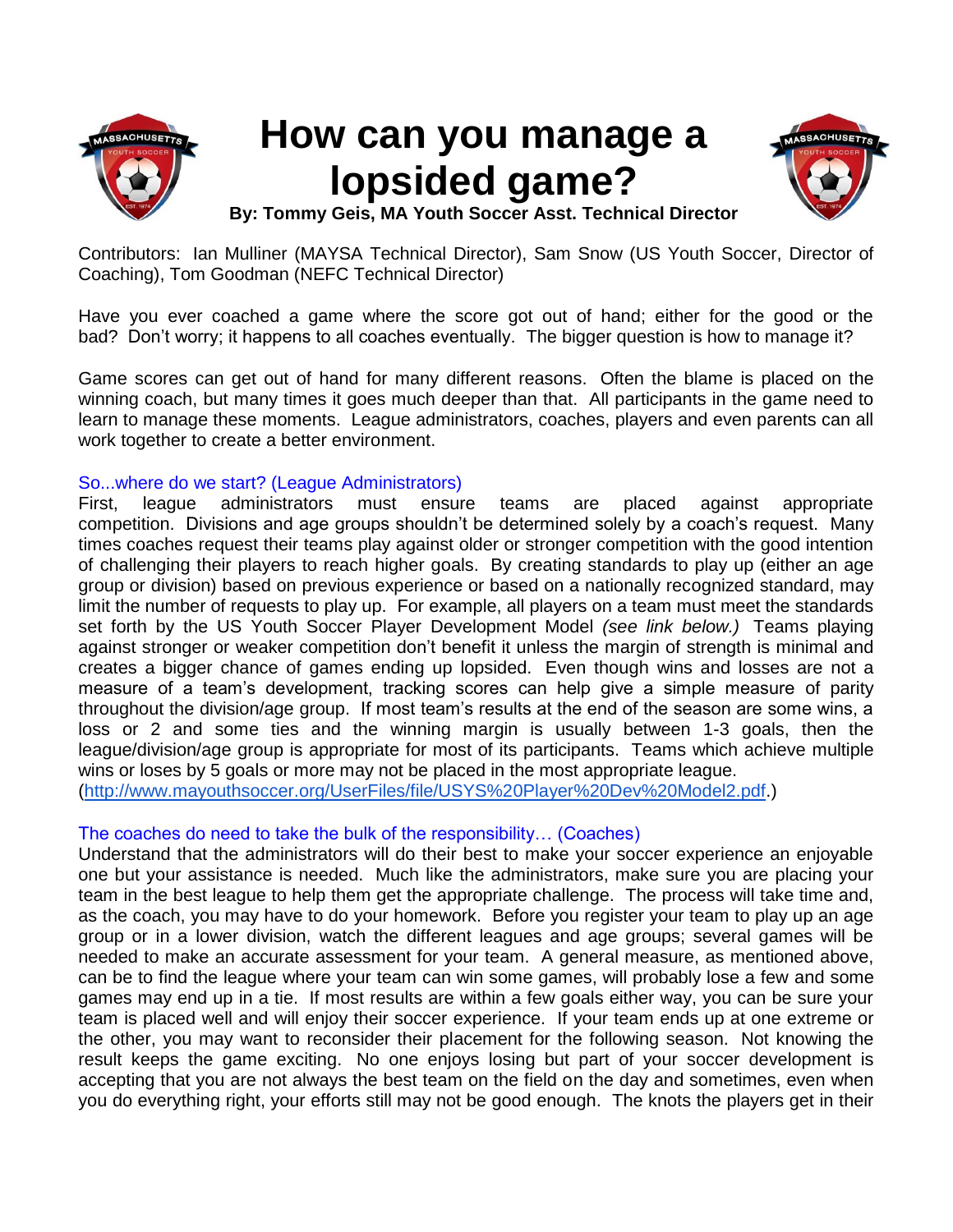stomach because they do not know if they will be good enough on that day, keeps the game exciting and may lead to longer player retention. Tic-Tac-Toe is an example of what happens to a game when the result is foreseen; it's not much fun to play when the result is almost predictable and players lose interest soon after.

# From time to time though some games can end up lopsided. What can you do? (Coaches)

**Coaches, be proactive!** Challenge your players to try new positions or give them specific game challenges **before** the game has been decided. Come to each game with a plan. The plan can include players in different roles each week, number of passes in the midfield, getting players forward from defensive roles or any other challenge you may have tried once you had a comfortable lead; only now, do it ahead of time. Managing the game before the first goal is scored is easier than after 4 goals have been scored. Once players have had a taste of success on a given day, it is difficult to reel them back in. For your players to grow, they need to experience new challenges before the result has been determined. The emotions and decisions which they encounter with a 0- 0, 1-0 or 0-1 are much different than after 4-0 match. Remember, it is usually easier to remove a challenge than it is to add it. The harder it is to score the first goal, the less likely the game will get out of hand too early.

Coaches can challenge both the team and the individual player. Some examples of challenges could be:

Team Challenges to Start the Game:

- Everyone starts in a different position every week
- Modify your formation each week so some games you are strong in the defense (3-2-2), sometimes strong in the midfield (2-3-2), sometimes strong in attack (2-2-3) and sometimes balanced throughout.
- Everyone must touch the ball before the first goal is scored (can be consecutively but doesn't have to be)
- Start the game a player down

Suggestions for Player challenges:

- After you score a goal, how many players can you help score before you score again?
- Identify a key player who must touch the ball before the attack can begin (maybe a wide player, a central player or a player who hasn't had much involvement yet)
- All passes need to be on the ground
- Place a player who could benefit from lots of touches in the central midfield role
- I am sure you can come up with so many more

# What can you do if the game starts off competitively equal but starts to get lopsided? (Coaches)

**Once again, coaches, be proactive!** The score is not always the best indicator that a game is about to get lopsided. Through active observation, you may be able to defer a potential blowout. Active observation is the art of silently watching your entire team. Are they more comfortable on the ball than their opponent? Are your players faster or more athletic than your opponents? Is most of the game being played on your attacking half of the field? These are some good indicators that the flood gates may soon open. These situations rarely show themselves in the first 5-10 minutes because there is so much energy and adrenaline on the field but once the players settle into the game, they tend to appear. At this time, start to take the same steps as noted above.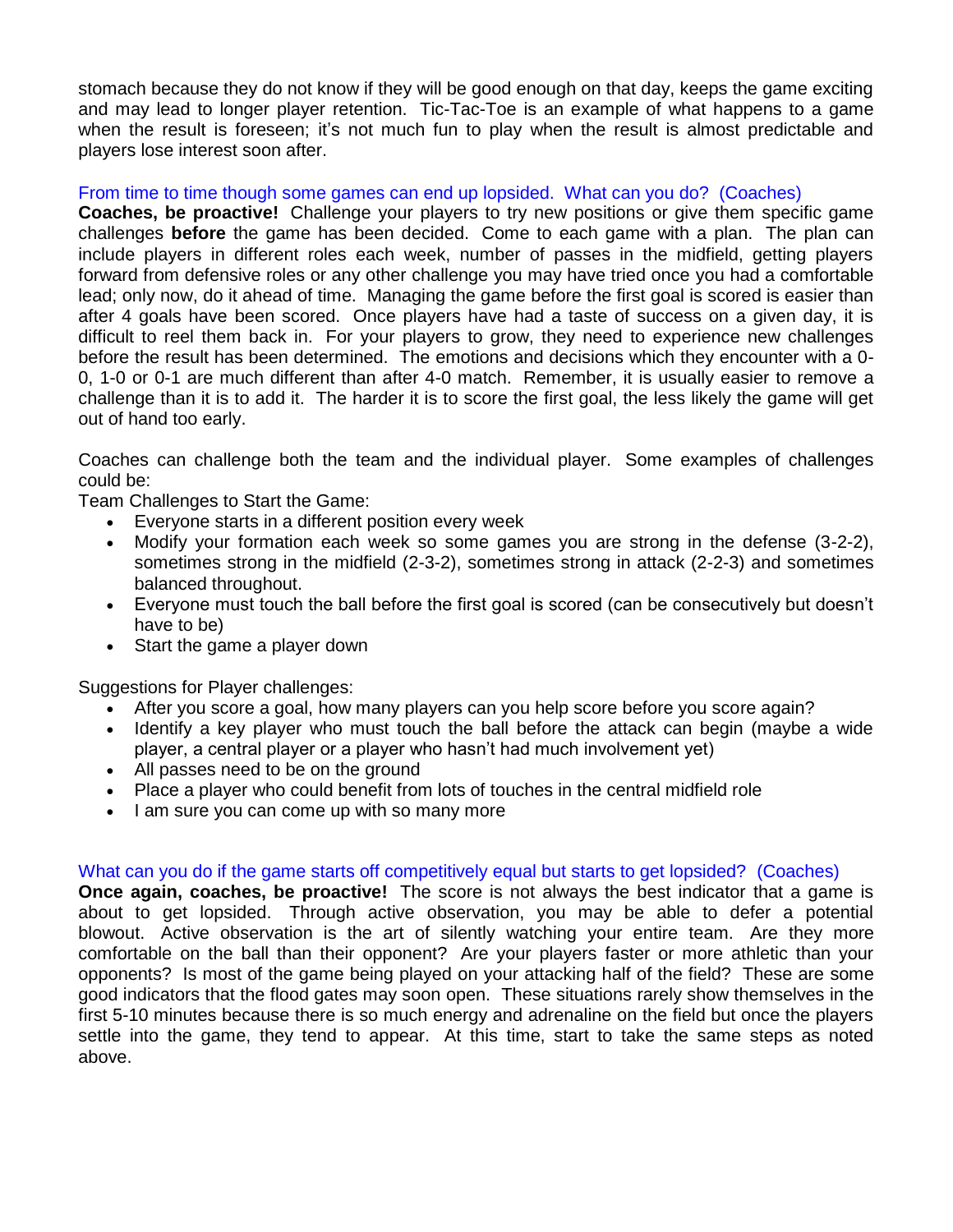#### What if your team is going to be on the losing side? (Coaches)

Determine WHY? Give your players specific challenges as well. Try to keep the first goal from being scored for as long as possible. Give your players challenges which are not score related. For example, how many times can we complete 3 consecutive passes? Can we mark "man to man" on all corner kicks to avoid giving up goals? Goals are a bonus but not the only means of success. At half-time and at the end of the game ask your players how they did with the challenges you gave them. These can and should be controllable measures. How many goals were allowed is not always in their or your control. Sometimes our frustration as coaches in these situations stem from our inability to recognize the positives. By giving your team specific and measurable goals during these times will create a better environment during half time and at the end of the game.

Now, think back to your training. During training, are you giving your players Problems to Solve or Things to Remember? If the bulk of your training is focused around free kicks, goal kicks, corner kicks or throw-ins, you are giving your players Things to Remember. This is a recipe for disaster because rarely will they happen in the same manner which you created in training. Instead, try a different approach. What do we do when we have the ball? What do we do when we do not have the ball? Who can I get the ball to next? Why is it a good time to dribble? When would a pass be better than a dribble? These are examples of Problems to Solve. If your training is not creating Problems to Solve, consider adjusting your practices to allow your players to make better game time decisions. Be patient! If you try it on Tuesday, you will not see the results on Saturday but if your club can start the process at U6 the result may be visible by U9/U10.

How can you help as a parent of a child involved in a lopsided game? (Coaches, Parents & Players) No one looks forward to being involved in a lopsided game. It really isn't fun to be on the winning side or the losing side. But, it is more humbling to be on the losing side. Now is not the best time to direct blame or vent frustrations. All athletes have experienced this at some point in their playing careers. Even if you are on the winning side, try to identify the moments your child tries something new. This is more important than the number of goals he/she scored. If the game didn't go in your favor, support your child; help them to recognize the good moments that they had and how proud you are of them for trying their best the entire game. In addition, explain to them that games do not always go the way you would hope but you will always have another game to do better in. As we mentioned above, once a game starts to become lopsided, it is often difficult to control. Even the best coaches in the country do not train for these moments because they hope it won't happen. However, if the league administrators, coaches and parents all work together, we can reduce these moments. Even though most coaches do their best to manage these moments it is difficult. There is not a perfect recipe to keep games from ending up lopsided and, even when we work together, from time to time; a game will end up uneven. Sometimes with all the precautions and good game management, games can still get out of hand. As much as we hate to admit it, some teams will be better than others. Getting all the teams in the proper league and seeking appropriate competition takes time.

When competing against a team or a coach who doesn't understand how to manage these moments, refer to all the steps above. Remember, it is not always easy to add conditions or restrictions to your team without the appearance of acting condescending to your opponent. Therefore, both coaches need to work together. The opposing coach, much like their team, is not the enemy. Talk to each other to take control of the game. What can you two do together to change the challenges for both teams? For example, both teams can back up to midfield on goal kicks until the ball has crossed the midfield line or a second player has had a touch on the ball before the defending team can run in on it. Same tactic can be used on throw-ins; allow the ball to be put back into play. By allowing the ball back into play gives the losing team a little more hope